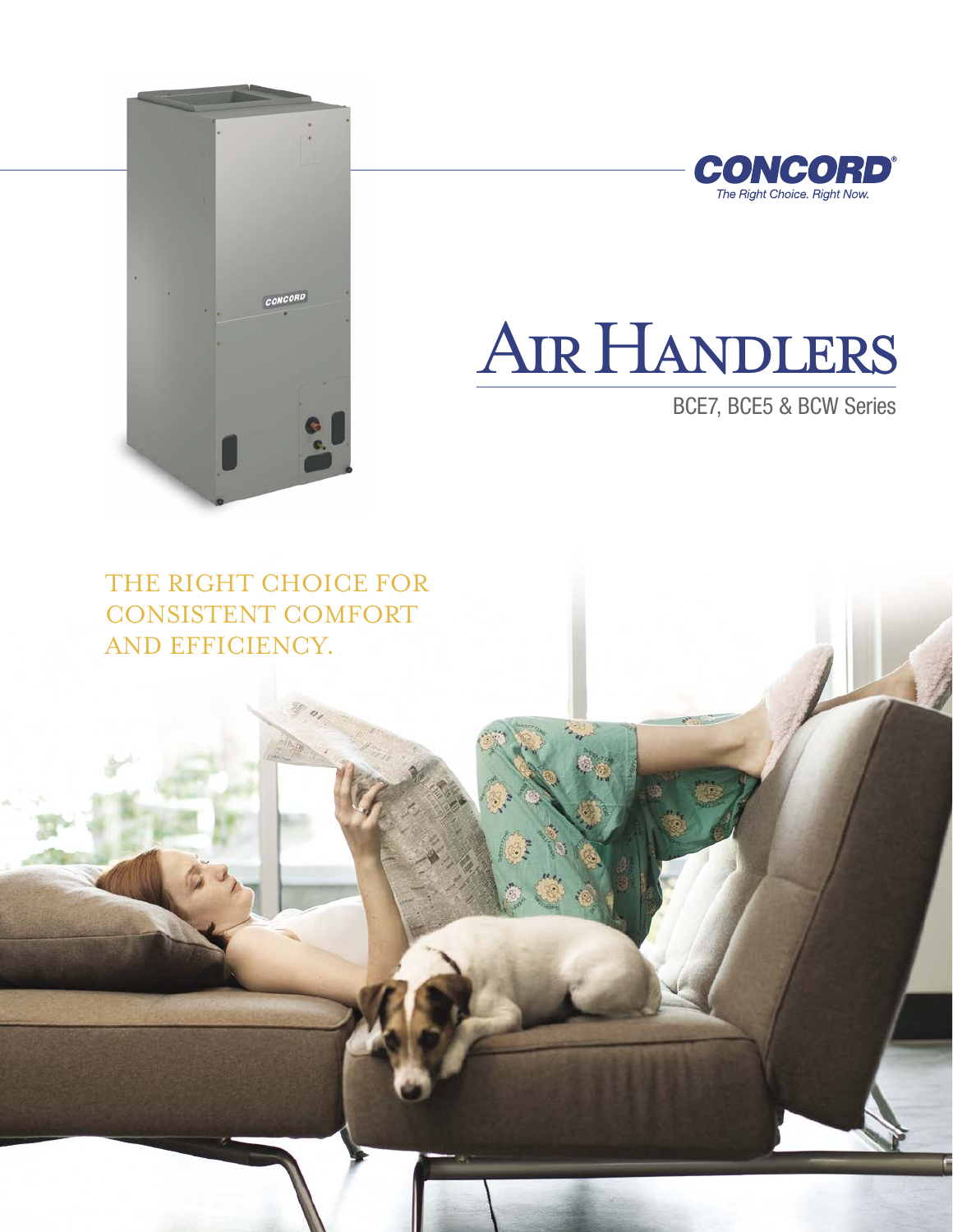# SOME DECISIONS ARE TOUGH. THIS ONE ISN'T.

When you consider a Concord<sup>®</sup> system, quality and value are a given. You're getting peace of mind with great features and a smart design—and best of all, you get it right now.



#### **Efficiency ratings**

When matched with a Concord heat pump or air conditioner, your system boosts heating (HSPF) and cooling (SEER) ratings, helping to lower your energy bills.



#### **Superior coil protection**

Durable in harsh environments, Omniguard® evaporator coils help protect against everyday corrosive elements and extend the life of your air handler for years to come.



#### **Long-term savings**

The blower in an air handler operates all year long, circulating hot or cold air throughout your home. Compared to a fixed-speed blower motor, a constanttorque or variable-speed blower motor provides everyday savings on your energy bill.



#### **Is it time to replace your unit?**

It can be hard to decide whether to repair or replace. Here are a few things to keep in mind when you're deciding:

- **Age of the unit –** Consider a new unit if your air handler is 10-12 years old.
- **Updates –** New technology makes units more efficient and easier to control.
- **Repair costs –** Once repair costs exceed 50% of the cost of a new unit, a new purchase might be in order.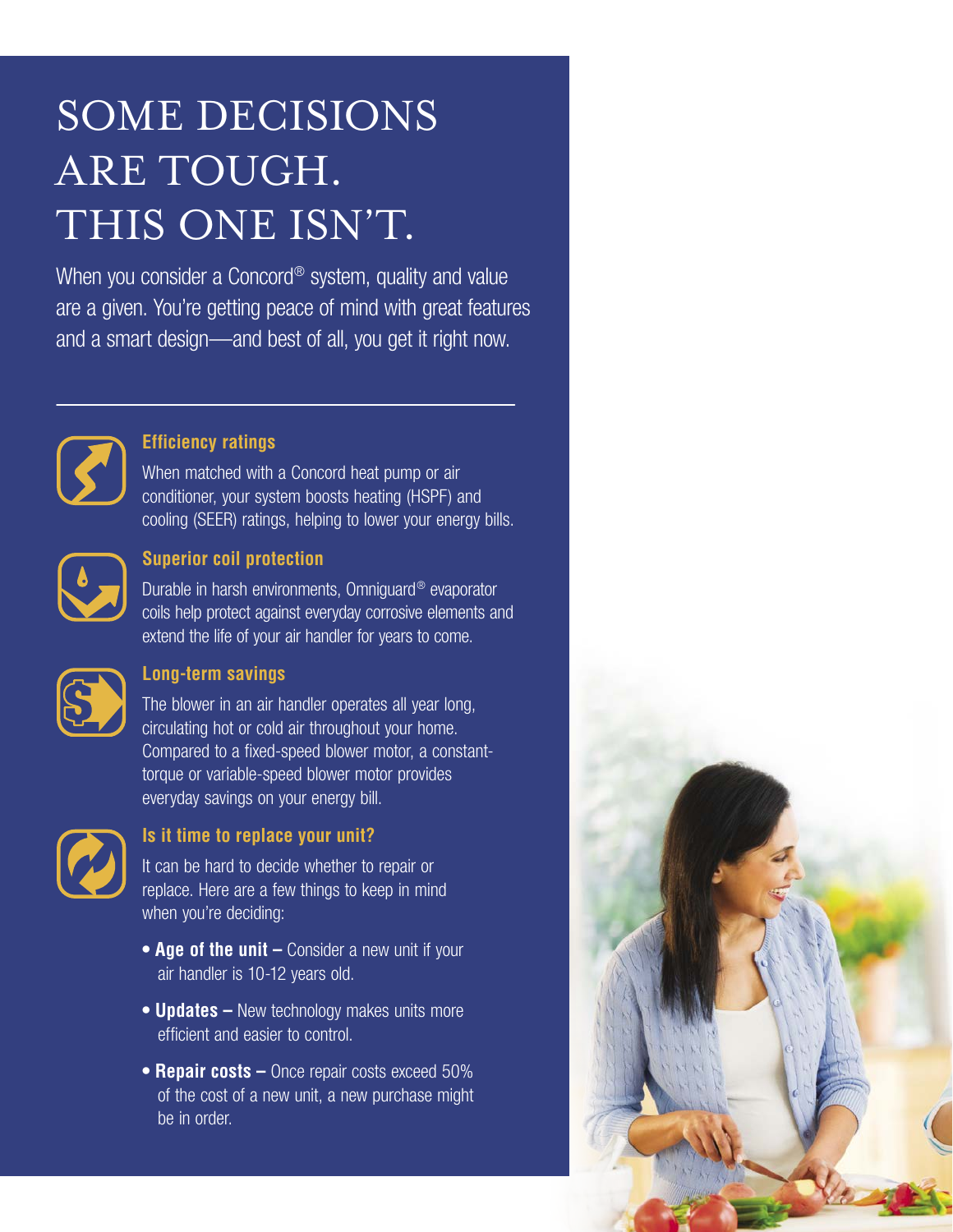### WHATEVER YOUR NEEDS, A CONCORD® AIR HANDLER IS THE RIGHT CHOICE, RIGHT NOW.



### BCE7E

#### **Designed for dependable performance**

With a constant-torque blower motor, the BCE7E helps bring energy efficiency and consistent temperature together for comfort you can rely on. Pair with a matched Concord heat pump or air conditioner to help maximize effectiveness and better qualify for local utility rebates.\*

### BCE5E

### **Cool savings every day**

An upgraded constant-torque blower motor uses up to 30% less energy than the BCE5C. Pair this air handler with a matched Concord heat pump or air conditioner for enhanced energy savings all year long.

### BCE5V

#### **Comfort throughout the year**

The BCE5V features a variable-speed motor that controls temperature and humidity to help keep you comfortable. The BCE5V is the right choice for high-humidity environments and homeowners who prioritize energy savings.

### BCE5C

### **Built for reliability**

Designed to deliver dependable comfort, the BCE5C's permanent split capacitor (PSC) motor delivers consistent airflow throughout the seasons. For the best performance, pair this air handler with a matched Concord heat pump or air conditioner.





## BCW1

### **Flexible and efficient design**

Compact and light weight, the BCW1 wall-mounted air handler offers installation flexibility and is ideal for condos and multi-residence buildings. Available with a reliable PSC motor or a high-efficiency ECM motor, the unit delivers dependable comfort all season long.

\* Check with your local utilities to confirm eligibility. Rebates and incentives for efficiency vary by locality and utility. Allied does not make any representation, warranty, guarantee, or other assurance as to whether the each model qualifies or is eligible for rebates in your local area.